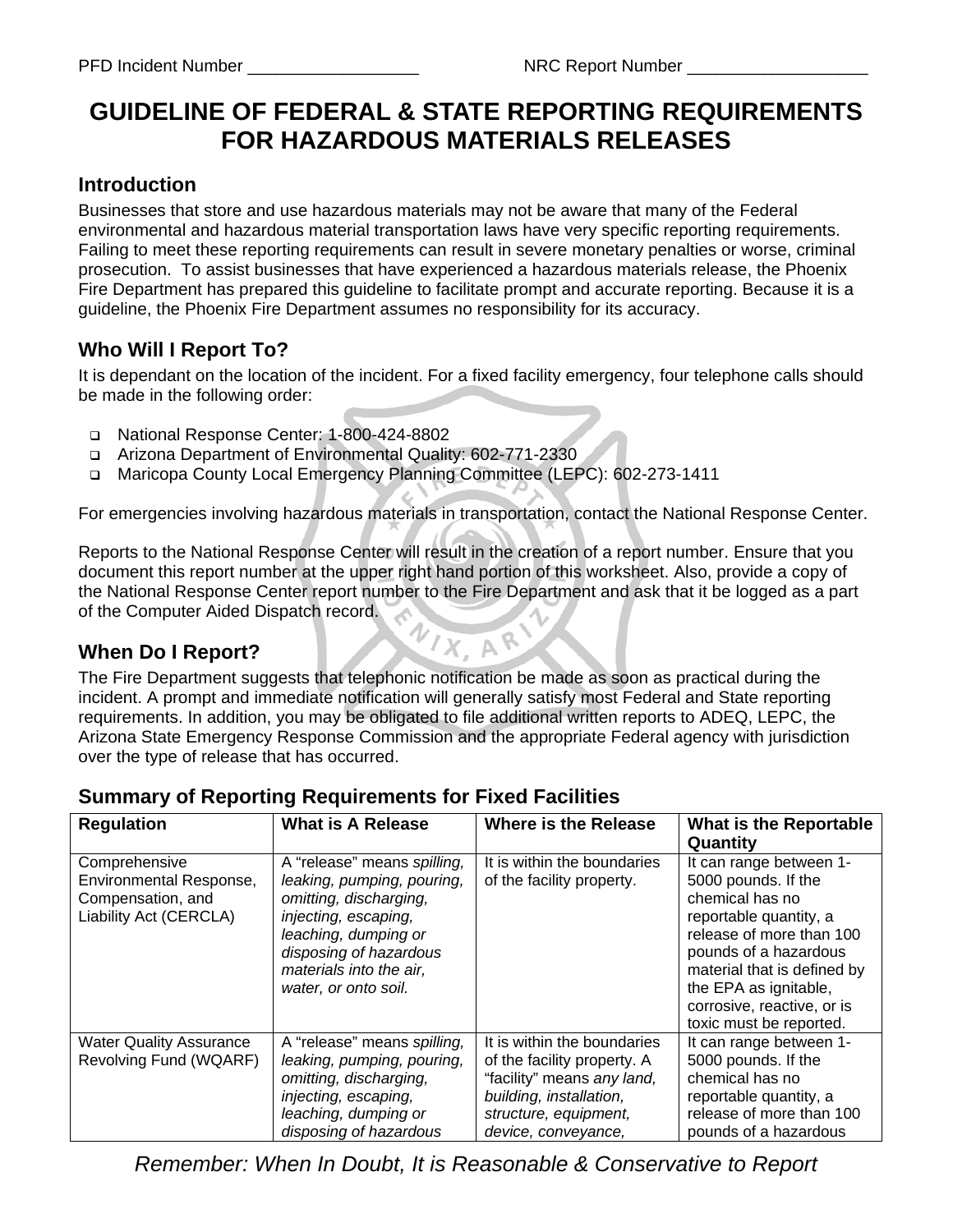

| <b>Regulation</b>                                              | <b>What is A Release</b>                                                                                                                                                                                                                                                                                                                                                                                 | <b>Where is the Release</b>                                                                                                                                                                                                                                                                                                                                                                | <b>What is the Reportable</b><br>Quantity                                                                                                                                                                                                                                                                                                                                                                                                                      |
|----------------------------------------------------------------|----------------------------------------------------------------------------------------------------------------------------------------------------------------------------------------------------------------------------------------------------------------------------------------------------------------------------------------------------------------------------------------------------------|--------------------------------------------------------------------------------------------------------------------------------------------------------------------------------------------------------------------------------------------------------------------------------------------------------------------------------------------------------------------------------------------|----------------------------------------------------------------------------------------------------------------------------------------------------------------------------------------------------------------------------------------------------------------------------------------------------------------------------------------------------------------------------------------------------------------------------------------------------------------|
|                                                                | materials into the air,<br>water, or onto soil.                                                                                                                                                                                                                                                                                                                                                          | source, activity or practice<br>from which there is, or with<br>reasonable probability may<br>be a discharge.                                                                                                                                                                                                                                                                              | material that is defined by<br>the EPA as ignitable,<br>corrosive, reactive, or is<br>toxic must be reported.                                                                                                                                                                                                                                                                                                                                                  |
| Emergency Planning &<br>Community Right to Know<br>Act (EPCRA) | A "release" means spilling,<br>leaking, pumping, pouring,<br>omitting, discharging,<br>injecting, escaping,<br>leaching, dumping or<br>disposing of hazardous<br>materials into the<br>environment.                                                                                                                                                                                                      | Any release to the<br>environment that has the<br>potential to expose people<br>off site must be reported.                                                                                                                                                                                                                                                                                 | It can range between 1-<br>5000 pounds. If the<br>chemical has no<br>reportable quantity, a<br>release of more than 100<br>pounds of a hazardous<br>material that is defined by<br>the EPA as ignitable,<br>corrosive, reactive, or is<br>toxic must be reported.<br><b>NOTE: An EPCRA</b><br>notification requires both a<br>telephonic and written<br>response. A written<br>response to the LEPC and<br>SERC within 30 days of<br>the incident is required. |
| <b>Resource Conservation &amp;</b><br>Recovery Act (RCRA)      | A fire, explosion or other<br>release of hazardous<br>waste which could<br>threaten human health<br>outside the facility or when<br>a hazardous waste<br>generator has knowledge<br>that a spill has reached<br>surface water. This<br>includes discharges into a<br>storm sewer or dry well.                                                                                                            | Reporting requirements<br>are not limited to releases<br>into the environment. Any<br>release, indoors or<br>outdoors, if it carries with it<br>a threat to human health<br>or the environment must<br>be reported.                                                                                                                                                                        | The nature of the release<br>govern and not the<br>quantity or release period.<br>NOTE: ADEQ requires a<br>written report within 15<br>days of the incident.                                                                                                                                                                                                                                                                                                   |
| Clean Air Act (CAA)                                            | All substances which in<br>the case of an accidental<br>release, are known to<br>cause or may be<br>reasonably anticipated to<br>cause death, injury or<br>adverse effects to human<br>health or the environment.<br>An "accidental release" is<br>an unanticipated emission<br>of a regulated substance<br>or other extremely<br>hazardous substance in<br>the ambient air from a<br>stationary source. | It is from a stationary<br>source. A "stationary<br>source" is any building,<br>structure, equipment,<br><i>installation or substance</i><br>emitting activities which<br>belong to the same<br>industrial group, which are<br>located on one more<br>contiguous properties,<br>which are under the<br>control of the same person<br>and from which an<br>accidental release can<br>occur. | See 40 CFR Part 68.130.<br>EPA also considers the<br>toxicity, flammability,<br>reactivity, explosive<br>characteristics and<br>radioactive substance as<br>well as the potential<br>impact the substance may<br>have on an affected<br>community.                                                                                                                                                                                                             |
| Clean Water Act (CWA)                                          | The discharge of oil or<br>hazardous substance into<br>or upon the navigable<br>waters of the US or<br>adjoining shoreline                                                                                                                                                                                                                                                                               | Any discharge from a<br>"facility" into navigable<br>waters or adjoining<br>shorelines. "Facility" is<br>broadly defined to include<br>any facility of any kind.<br>"Navigable waters" is                                                                                                                                                                                                  | Any release of oil to cause<br>a film or sheen on the<br>surface of the water. It can<br>range between 1-5000<br>pounds.<br>NOTE: The person in<br>charge of the facility has                                                                                                                                                                                                                                                                                  |

*Remember: When In Doubt, It is Reasonable & Conservative to Report*